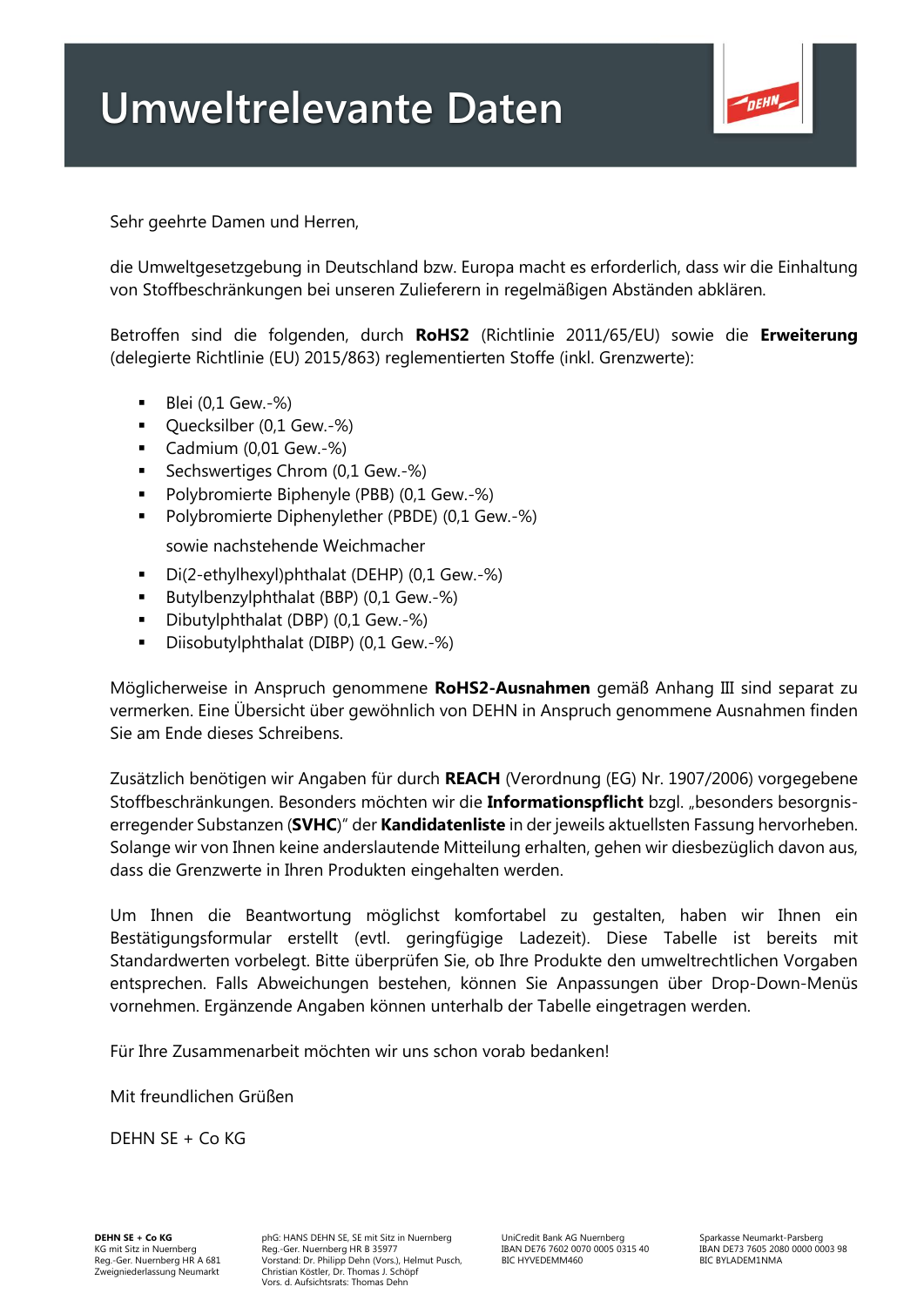

Dear Sir or Madam,

Environmental legislation in Germany and Europe requires that we clarify adherence to substance restrictions by our suppliers at regular intervals.

This concerns the following substances (incl. limit values) regulated by **RoHS2** (Directive 2011/65/EU) and the **Recast** (Delegated Directive (EU) 2015/863):

- $\blacksquare$  Lead (0.1 % w/w)
- $\blacksquare$  Mercury (0.1 % w/w)
- Cadmium  $(0.01 % w/w)$
- **E** Hexavalent chromium  $(0.1 % w/w)$
- Polybrominated biphenyls (PBB) (0.1 % w/w)
- Polybrominated diphenyl ethers (PBDE) (0.1 % w/w)

and the following plasticisers

- Bis(2-ethylhexyl)phthalate (DEHP) (0.1 % w/w)
- **•** Butyl benzyl phthalate (BBP)  $(0.1 % w/w)$
- Dibutyl phthalate (DBP) (0.1 % w/w)
- Diisobutyl phthalate (DIBP) (0.1 % w/w)

Any recourse to **RoHS2 exemptions** laid down in Annex III must be noted separately. An overview of exemptions normally used by DEHN can be found at the end of this letter.

In addition, we require information on the substance restrictions specified by **REACH** (Regulation (EC) No. 1907/2006). In particular, we would like to emphasise the **obligation to provide information** on "substances of very high concern" (**SVHC**) in the latest version of the **candidate list**. Unless we receive information from you to the contrary, we will assume that your products comply with the limit values.

To make the reply process as convenient as possible, we have put together a confirmation form for you (minimal loading time). The standard values are pre-set in this table. Please check to make sure your products fulfil the environmental regulations. In case of deviations, adjustments can be made via drop-down menus. Supplementary information can be entered below the table.

Thank you in advance for your support!

Best regards

DEHN SE + Co KG

**DEHN SE + Co KG** phG: HANS DEHN SE, SE mit Sitz in Nuernberg UniCredit Bank AG Nuernberg Deutsche Bank AG Nuernberg<br>Puncer of the Bank Aged Aged Corporation Bank DET 1600 Deutsche Deutsche Deutsche Bank DE77 7607 0012 046 KG mit Sitz in Nuemberg Reg.-Ger. Nuemberg HR B 35977 IBAN DE76 7602 0070 0005 0315 40 IBAN DE77 7607 0012 0468 9980 00<br>Reg.-Ger. Nuemberg HR A 681 Vorstand: Dr. Philipp Dehn (Vors.), Helmut Pusch, Zweigniederlassung Neumarkt Christian Köstler, Dr. Thomas J. Schöpf Kto-Nr. 5 031 540, BLZ 760 200 70 Kto-Nr. 4 689 980, BLZ 760 700 12 Vors. d. Aufsichtsrats: Thomas Dehn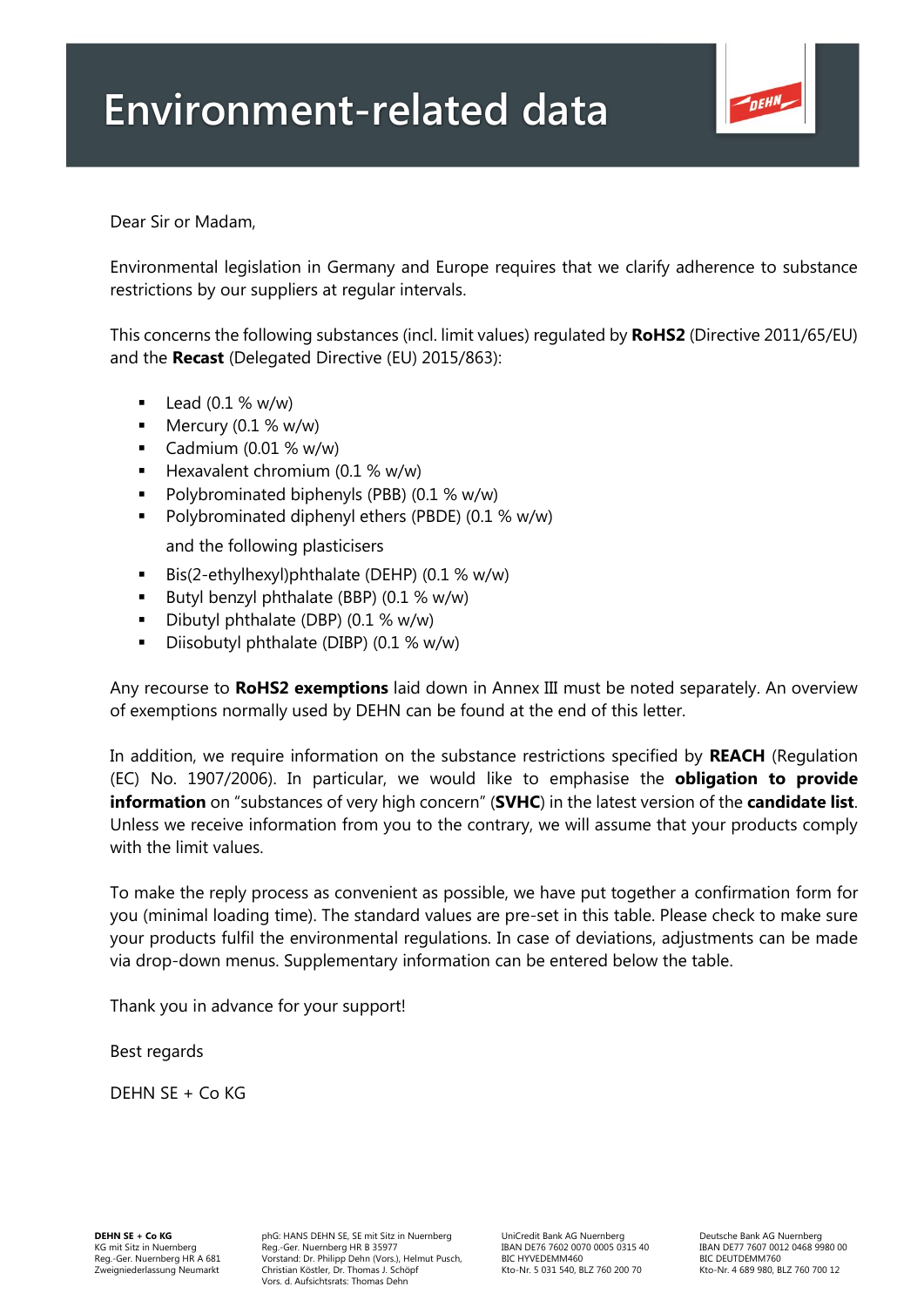

## **Typical RoHS2 Exemptions (Directive 2011/65/EU – Annex III)**

 $\rightarrow$  Note: Many more exemptions are listed in the directive!

| Exemption                                        |                                                                                                                                                                                                       | Scope and date of applicability                                                                                                                                                                                                                                                                                                                                                    |  |
|--------------------------------------------------|-------------------------------------------------------------------------------------------------------------------------------------------------------------------------------------------------------|------------------------------------------------------------------------------------------------------------------------------------------------------------------------------------------------------------------------------------------------------------------------------------------------------------------------------------------------------------------------------------|--|
| 6a updated by Delegated Directive (EU) 2018/739: |                                                                                                                                                                                                       |                                                                                                                                                                                                                                                                                                                                                                                    |  |
| 6a                                               | Lead as an alloying element in steel for<br>machining purposes and in galvanised<br>steel containing up to 0,35 % lead by<br>weight                                                                   | Expires on:<br>21 July 2021 for categories 8 and 9 other than in<br>vitro diagnostic medical devices and industrial<br>monitoring and control instruments;<br>21 July 2023 for category 8 in vitro diagnostic<br>medical devices;<br>21 July 2024 for category 9 industrial monitoring<br>and control instruments, and for category 11.                                            |  |
| $6a-I$                                           | Lead as an alloying element in steel for<br>machining purposes containing up to 0,35<br>% lead by weight and in batch hot dip<br>galvanised steel components containing<br>up to 0,2 % lead by weight | Expires on 21 July 2021 for categories 1-7 and 10.                                                                                                                                                                                                                                                                                                                                 |  |
| 6b updated by Delegated Directive (EU) 2018/740: |                                                                                                                                                                                                       |                                                                                                                                                                                                                                                                                                                                                                                    |  |
| 6 <sub>b</sub>                                   | Lead as an alloying element in aluminium<br>containing up to 0,4 % lead by weight                                                                                                                     | Expires on:<br>21 July 2021 for categories 8 and 9 other than in<br>vitro diagnostic medical devices and industrial<br>monitoring and control instruments,<br>21 July 2023 for category 8 in vitro diagnostic<br>medical devices,<br>21 July 2024 for category 9 industrial monitoring<br>and control instruments, and for category 11.                                            |  |
| $6b-I$                                           | Lead as an alloying element in aluminium<br>containing up to 0,4 % lead by weight,<br>provided it stems from lead-bearing<br>aluminium scrap recycling                                                | Expires on 21 July 2021 for categories 1-7 and 10.                                                                                                                                                                                                                                                                                                                                 |  |
| $6b-II$                                          | Lead as an alloying element in aluminium<br>for machining purposes with a lead<br>content up to 0,4 % by weight                                                                                       | Expires on 18 May 2021 for categories 1-7 and 10.                                                                                                                                                                                                                                                                                                                                  |  |
| 6c updated by Delegated Directive (EU) 2018/741: |                                                                                                                                                                                                       |                                                                                                                                                                                                                                                                                                                                                                                    |  |
| 6c                                               | Copper alloy containing up to 4 % lead by<br>weight                                                                                                                                                   | Expires on:<br>21 July 2021 for categories 1-7 and 10,<br>21 July 2021 for categories 8 and 9 other than in<br>vitro diagnostic medical devices and industrial<br>monitoring and control instruments,<br>21 July 2023 for category 8 in vitro diagnostic<br>medical devices,<br>21 July 2024 for category 9 industrial monitoring<br>and control instruments, and for category 11. |  |

**DEHN SE + Co KG** phG: HANS DEHN SE, SE mit Sitz in Nuernberg UniCredit Bank AG Nuernberg Deutsche Bank AG Nuernberg KG mit Sitz in Nuernberg Reg.-Ger. Nuernberg HR B 35977 IBAN DE76 7602 0070 0005 0315 40 IBAN DE77 7607 0012 0468 9980 00 Reg.-Ger. Nuernberg HR A 681 Vorstand: Dr. Philipp Dehn (Vors.), Helmut Pusch, BIC HYVEDEMM460 BIC DEUTDEMM760 Zweigniederlassung Neumarkt Christian Köstler, Dr. Thomas J. Schöpf Kto-Nr. 5 031 540, BLZ 760 200 70 Kto-Nr. 4 689 980, BLZ 760 700 12 Vors. d. Aufsichtsrats: Thomas Dehn